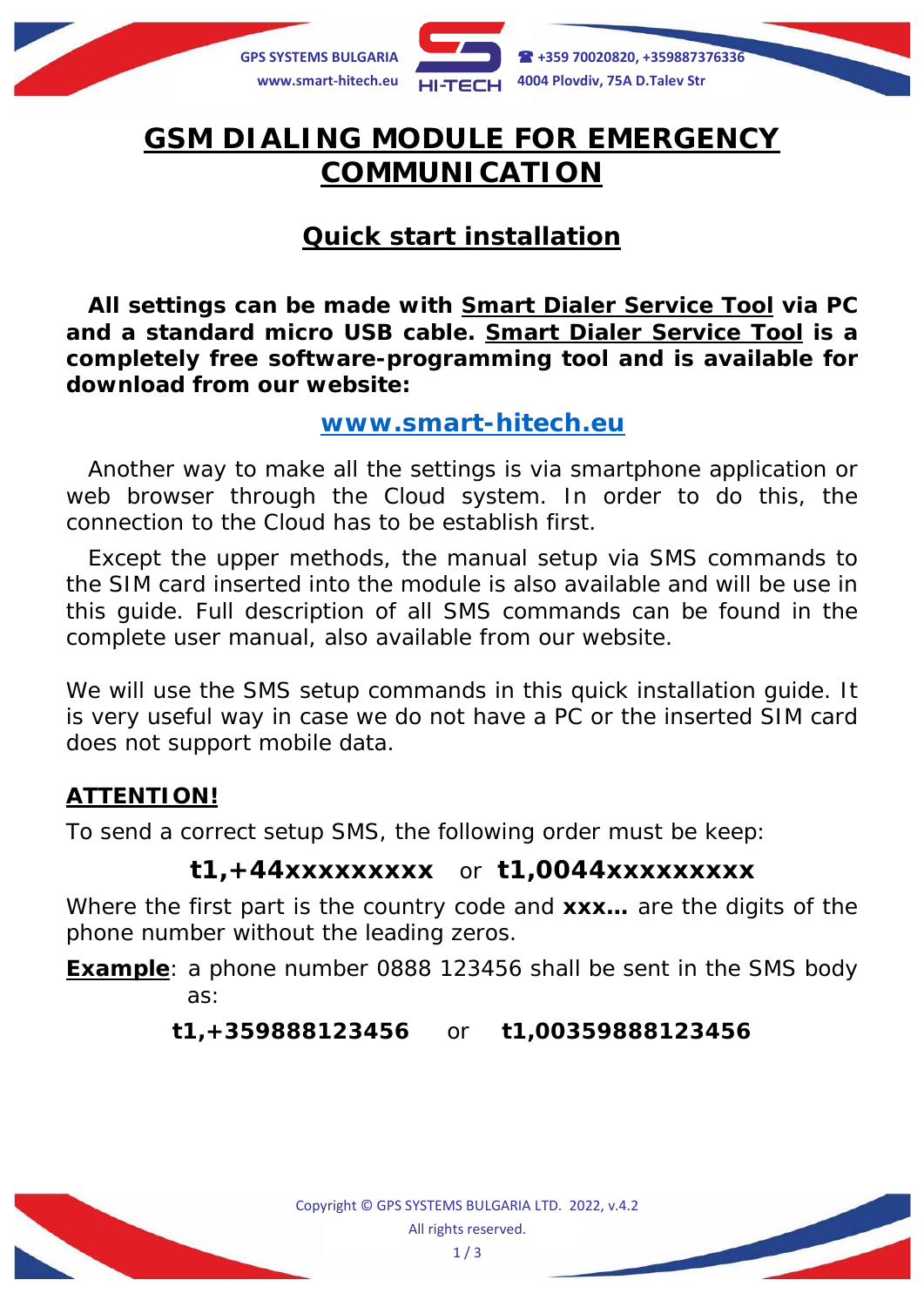

# **Installation steps:**

**1.** Open the device box and insert the SIM card into the holder as shown in the picture below. Make sure the **PIN code was disable** before that. The SIM card have to be with allowed voice and SMS services. It has to be with mobile internet included in order to connect to the *Cloud* system.



- **2.** Connect the GSM antenna to the module.
- **3.** Power up the module from the cabin's power supply or other suitable power source with the proper voltage range. Typical wiring diagrams are available at the bottom of each module's box.
- **4.** After powering on the module, it will need up to 1 minute to connect to GSM network. The connection is successful after blinking of module's internal LED is change from fast to slow.
- **5.** To program the **main** (service) number, following SMS have to be sent to the module: **t1,+44xxxxxxxxx** (*where the first part is the country code and the xxx… are the digits of the main service number*).

**For example**: a phone number 0888 123456 shall be sent in the SMS body as **t1,+44888123456**

- **6.** If the module receives the sent SMS successfully, it will reply you back with confirmation.
- **7.** In order to make a full run test, press and hold the TEST button for 3 seconds. The LED indicator will start to blink and the module will start

Copyright © GPS SYSTEMS BULGARIA LTD. 2022, v.4.2 All rights reserved.